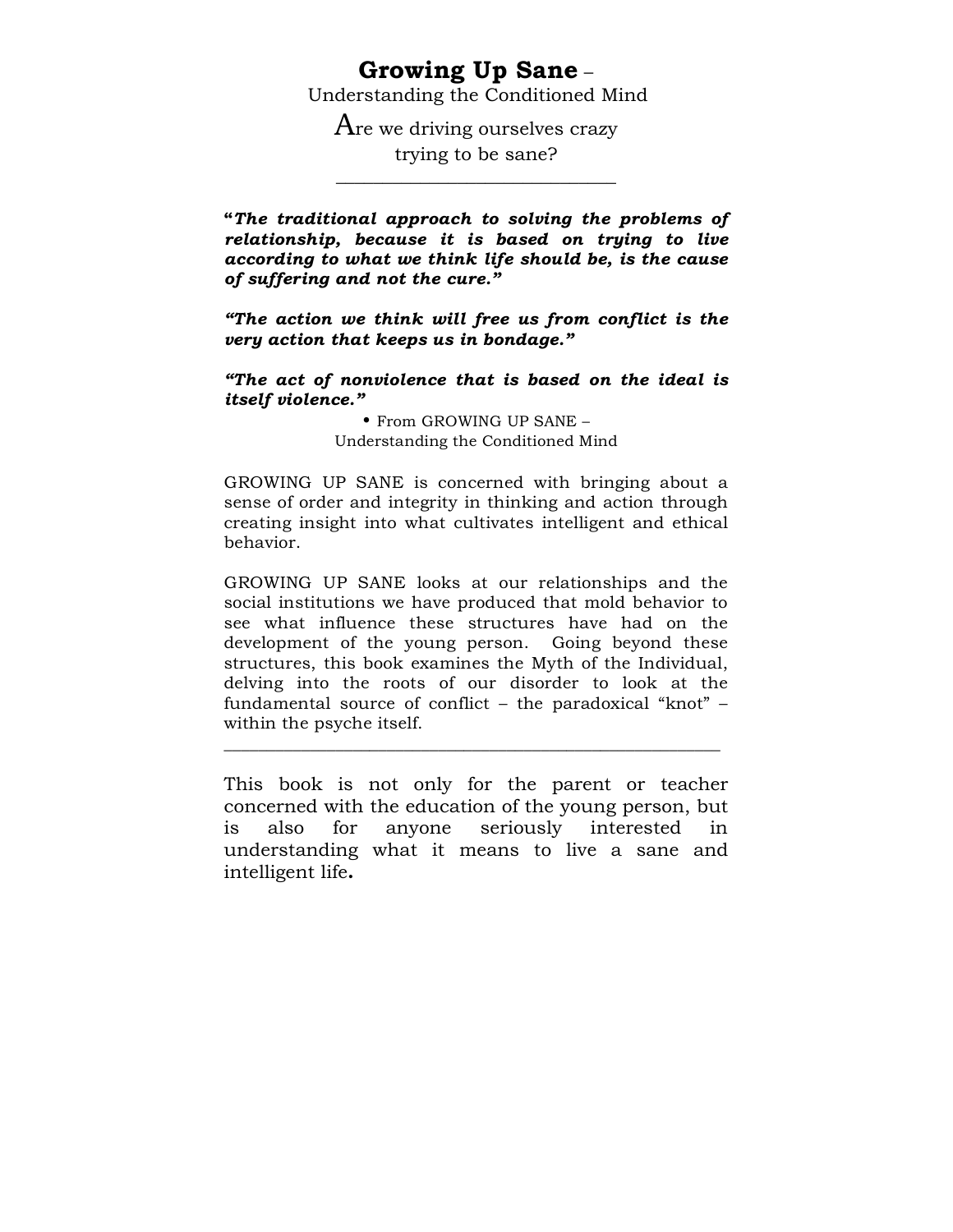# **Growing Up Sane**

## **Understanding the Conditioned Mind**

Terrence Webster-Doyle

Copyright © 1989 (All rights reserved)

ISBN 0-942941-10-1

ii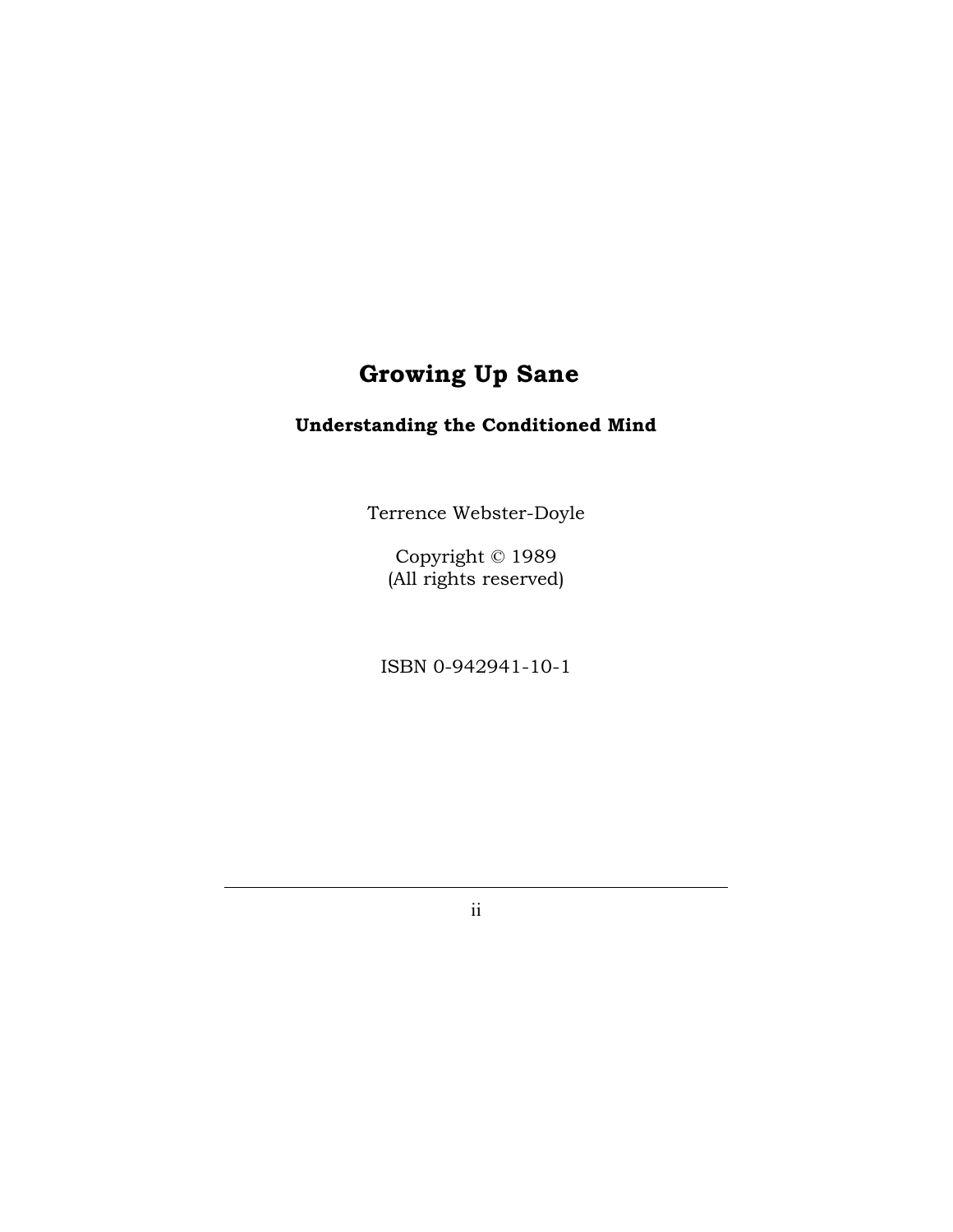$M$ an hates something in himself . . . he cannot win over himself unless he kills every individual. The self-hate which goes so closely in hand with self-love is . . . the symbol of man's eternal, bitter warfare with himself.

*Excerpt from an interview with John Steinbeck*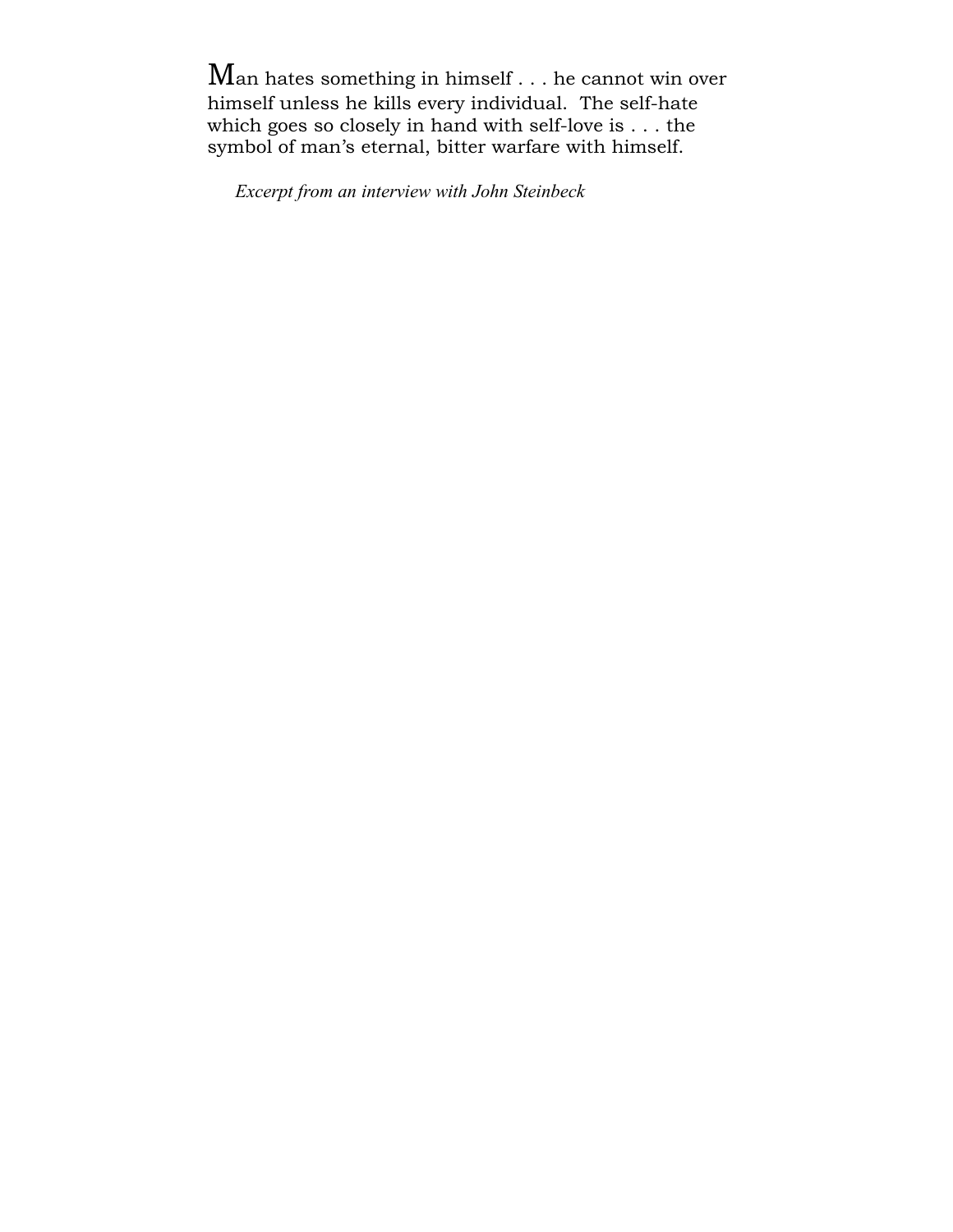## Table of Contents \_\_\_\_\_\_\_\_\_\_\_\_\_\_\_\_\_

#### **Foreword:**.

**Introduction: The All-American Boy** – Dreaming the Impossible Dream

- Part I **The Structure of Thought**  The Basic Alienation of Man
- Part II **The Nature of Conditioning –** The Unwilling Suspension of Disbelief & the Power of Suggestion
- Part III **The Process of Enquiry**  Creating the Conditions for Learning
- Part IV **Structures in Molding Character –** Basic Influences

#### **Observations on:**

- Man and Woman
- Love
- The Family
- The Community
- Education
- Religion
- Culture/Nation

### Part V **The Myth of the Individual –**

The Roots of Discontent

Part VI **Knots -** Creating the Double Bind

#### Part VII **Observations on Writing This Book**

#### **Afterword: Where Do We Go From Here?** Preparing the Learner

iii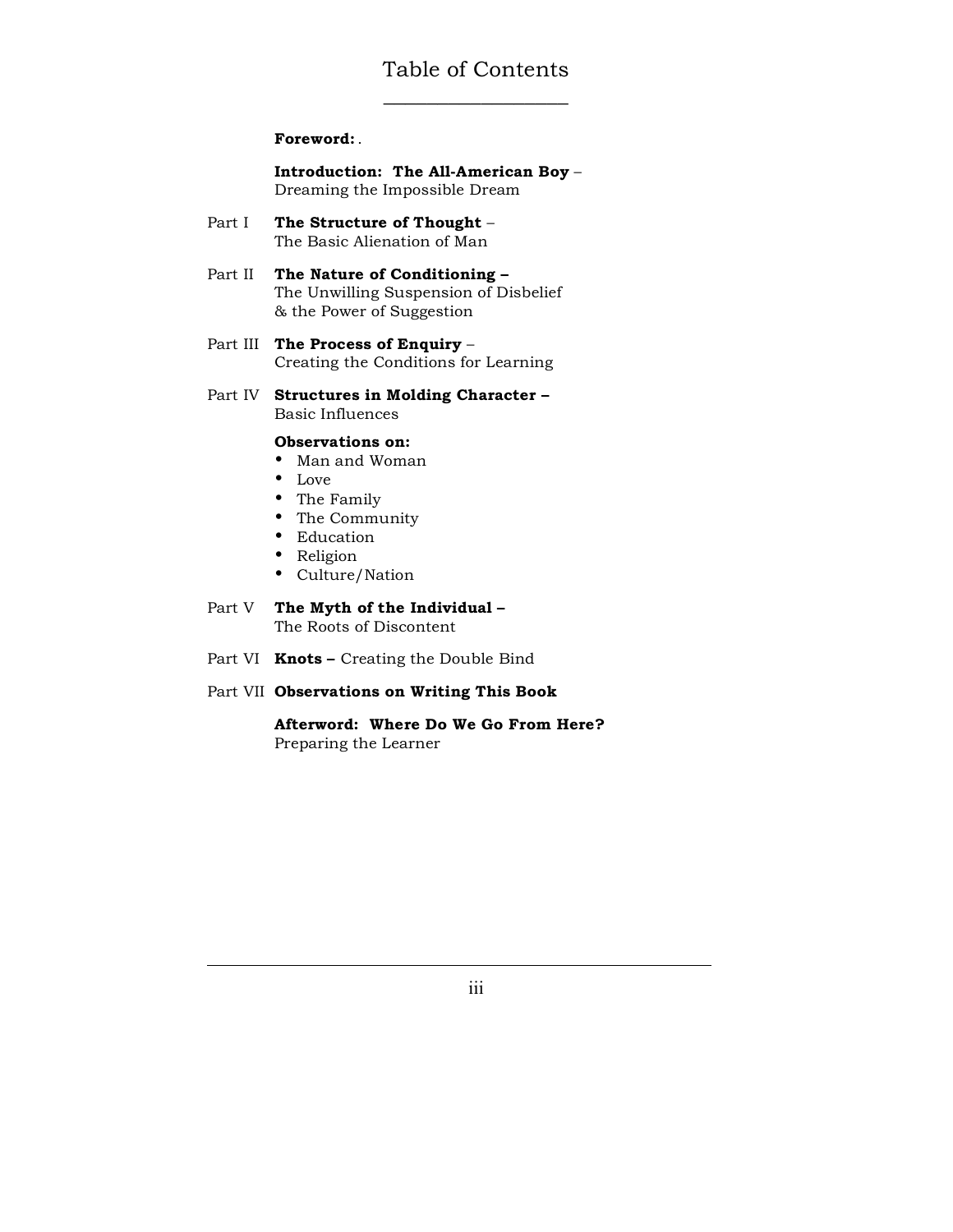## FOREWORD  $\overline{\phantom{a}}$  , where  $\overline{\phantom{a}}$

It is with some reservation that I share the forthcoming observations, but I feel it is absolutely necessary to enquire into what it means to live a truly intelligent and sane life.

I am in no way asserting that I am altogether free of the general condition of humanity, free from conditioning or the destructive influences thought has created. As I write this book, it seems as if the opposite is true: that I am a representative of the insanity that is mankind! Enquiring into these matters throws one's own conflict and violence in relationship into bold relief.

To aim for the root of the problem of relationship creates a sense of urgency to change, but not change through time. Time is not a factor. It seems that either one experiences clarity and, hence, understanding immediately – or one does not.

Perhaps many of you may have read books like this one, and may compare it to similar texts. Rest assured that the observations here, stimulated in part by reading other books and listening to others, are nonetheless original. *Original* does not imply that I have invented them or that they have been discovered by me alone, but rather that they are real and firsthand. The observations as presented are easily discernible, and are intended as catalysts for others in their own enquiry.

The danger in writing about this subject is that it is easy to intellectualize, create solutions, and set up ideals, which then become method. This book does not offer conclusions, formulas, or answers; it is not a way to accumulate knowledge about the subject of violence. This book does not call for logical solutions but for *direct perceptions.* It offers *observations* and random collections of insights, which straightforwardly ask factual questions – questions that, by their nature, hold the intellectual or educated mind in abeyance and direct the mind to actually *see* the question that is being asked. Please understand that I am not trying to write the complete

iv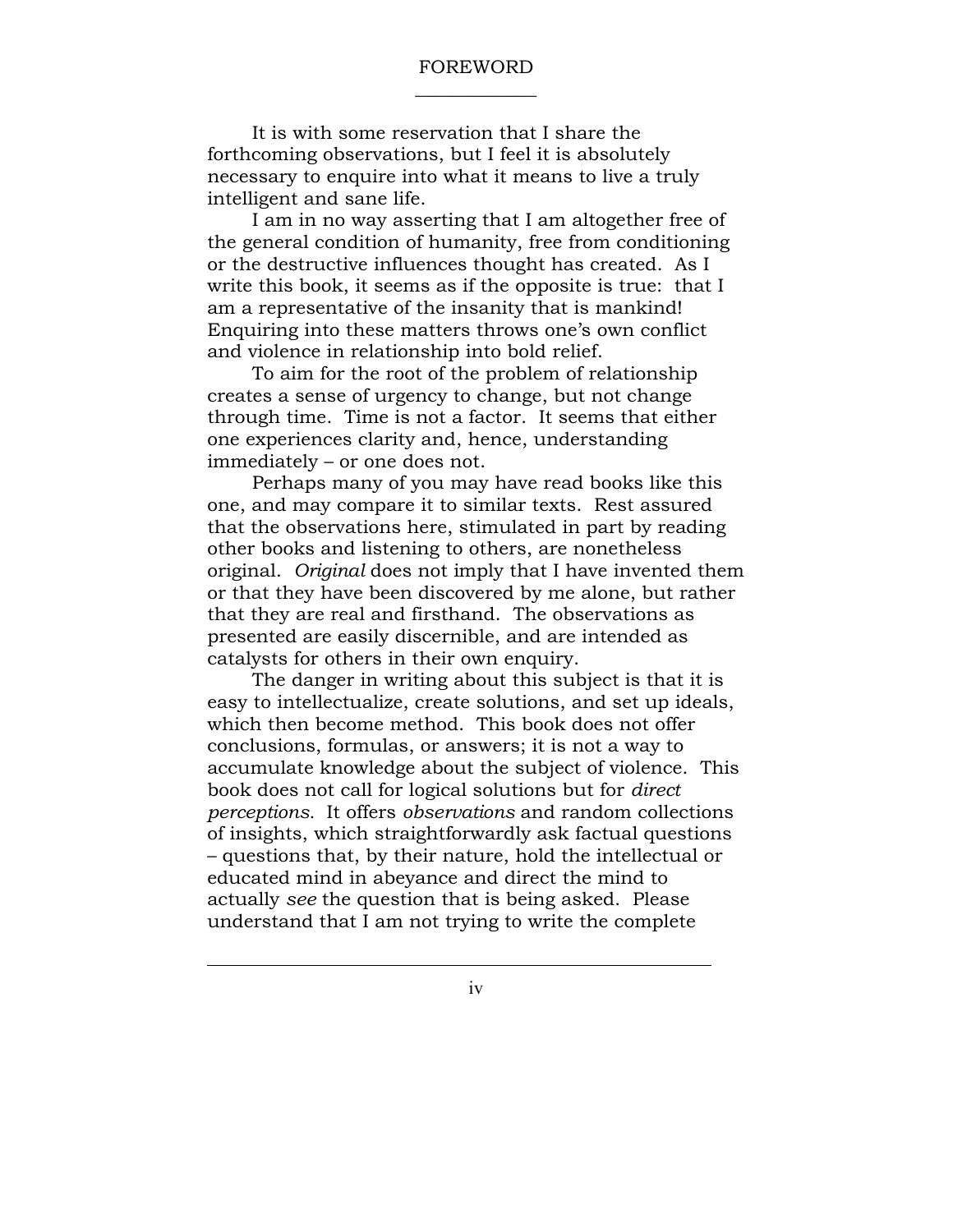history of psychological thinking on these matters; this is the position of the academician. I am only offering a book with simple observations and some questions on the problems of relationship, the psychological roots thereof, and the social structures thus created. These observations are meant to stimulate enquiry; therefore, in writing these observations, I do not need to go into great depth on each subject. The important thing is to let these observations awaken perception and develop the capacity for insight and enquiry, so that we can intelligently meet the challenges of an insane society and be free of its destructive influences. These observations are not criticisms, opinions, or judgments. The social structures that thought creates can emanate either from intelligence or ignorance, insight, or conditioning. The task here is to fundamentally examine each observation, to see the exact substance. By examining, by enquiring, the mind becomes alert, active, and intelligent.

It is important to approach these complex problems simply, slowly, and with great care. We are conditioned to assume that we cannot understand these problems ourselves, to believe that only an authority figure – the psychologist, priest, or politician – can answer them. This myth prevents us from exploring. We imagine that the problems are far too complicated for the average person to comprehend. I have found that anyone serious enough to give attention to these matters can understand and go beyond them, and that authorities have made the understanding of relationship complex in order to sustain authority. Seeing these truths shattered some basic myths that I carried and has allowed exploration of relationship and myself. Once past the initial barriers, I continued to explore in the same uncomplex, straightforward manner, observing simply the facts of my life, the life of mankind.

As I enquired, I began to understand the problems of relationship, and to see that solutions could be found by exploring the nature and structure of the conditioned mind. I began to recognize the neurotic, knot-like, convoluted patterns of thinking, which have been

v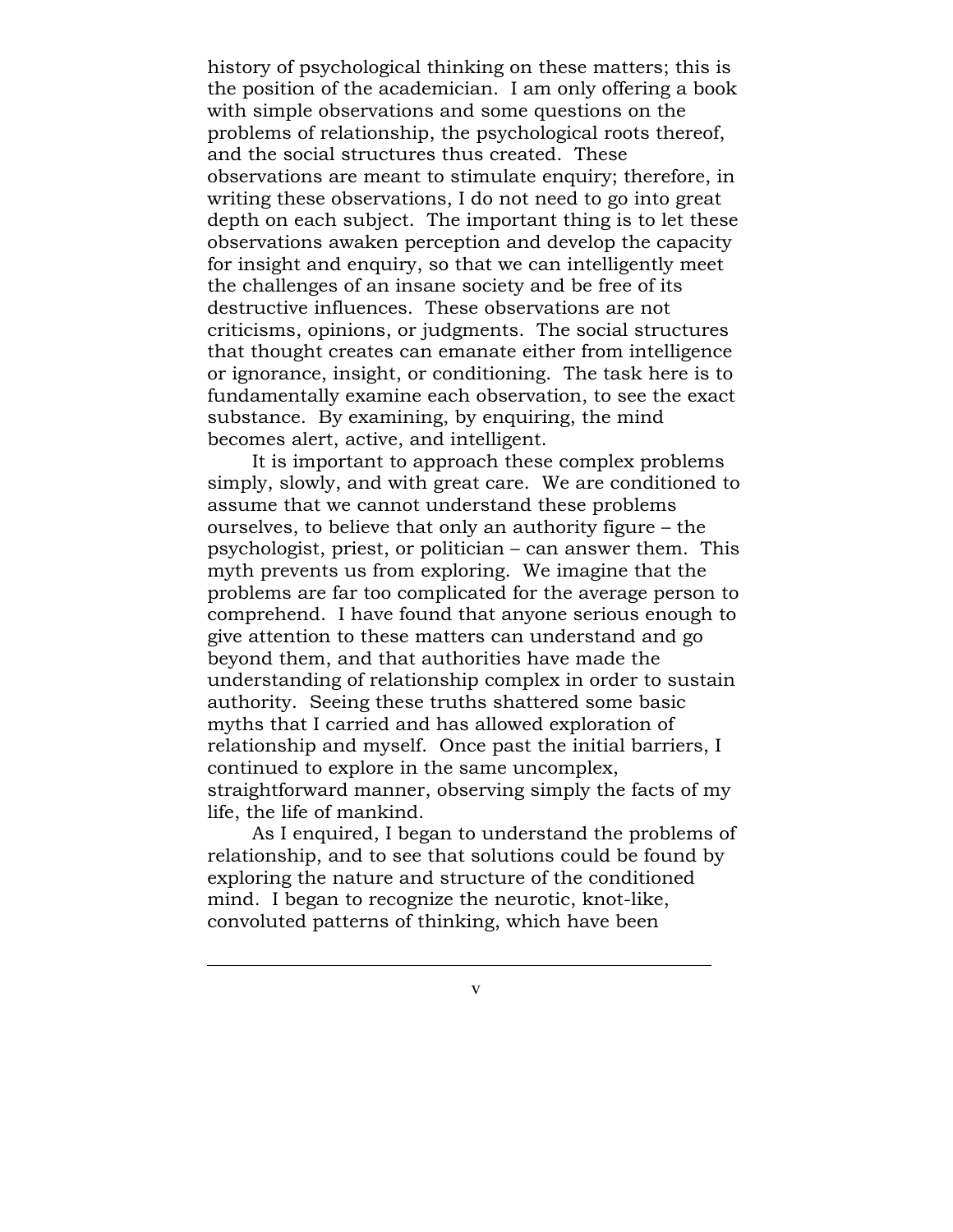unquestioningly programmed into us from birth, resulting in the kind of thinking that causes a habitual destructive reaction to living. In understanding the conditioned mind, I realized that the connection between conditioned thinking and the structures it creates in society produces this destructive pattern in the world. At the same time that I became aware of the relationship between the brain and how thinking patterns the structures in society, I became aware of how these structures reinforce neurotic thinking. By holistic understanding, I began to see the roots of the unconscious influence of conditioning within the human psyche, and as I examined the mechanical nature of society's institutions, I became aware of the deeper parts, the psychological underpinnings. I saw how thought created conditioning in order to change behavior. The structure of thinking is comparative by nature, which is as functional in living as it is in technology. However, in the field of relationship, measurement, comparison, or judgment causes conflict. This rather simple insight uncovered the roots of conflict and violence in relationship. I understood that there was a possibility that man could be free of the destructive influence of conditioning – not just free of the influences of a particular conditioned outward structure, but free of conditioning itself, inwardly. I saw that the fundamental structure of the brain is not unique to me but is common to all people. Conditioning is a universal factor in human beings, and the need to address the problems generated by conditioning is a universal issue. The task, therefore, is to understand conditioning, be aware of how it functions in the brain, and cease habitual, unconscious reactions.

It is very difficult to be aware of conditioning, because we are that conditioning. We may easily see the outward, social structures created by conditioned thinking, but to view the division within the psyche that produces conflict is paradoxically difficult. The root of the problem is the very I who is looking at the problem. That is why it is so important not to intellectualize, nor to create solutions for the "I" to ponder. This creates more of the endless maze of

vi